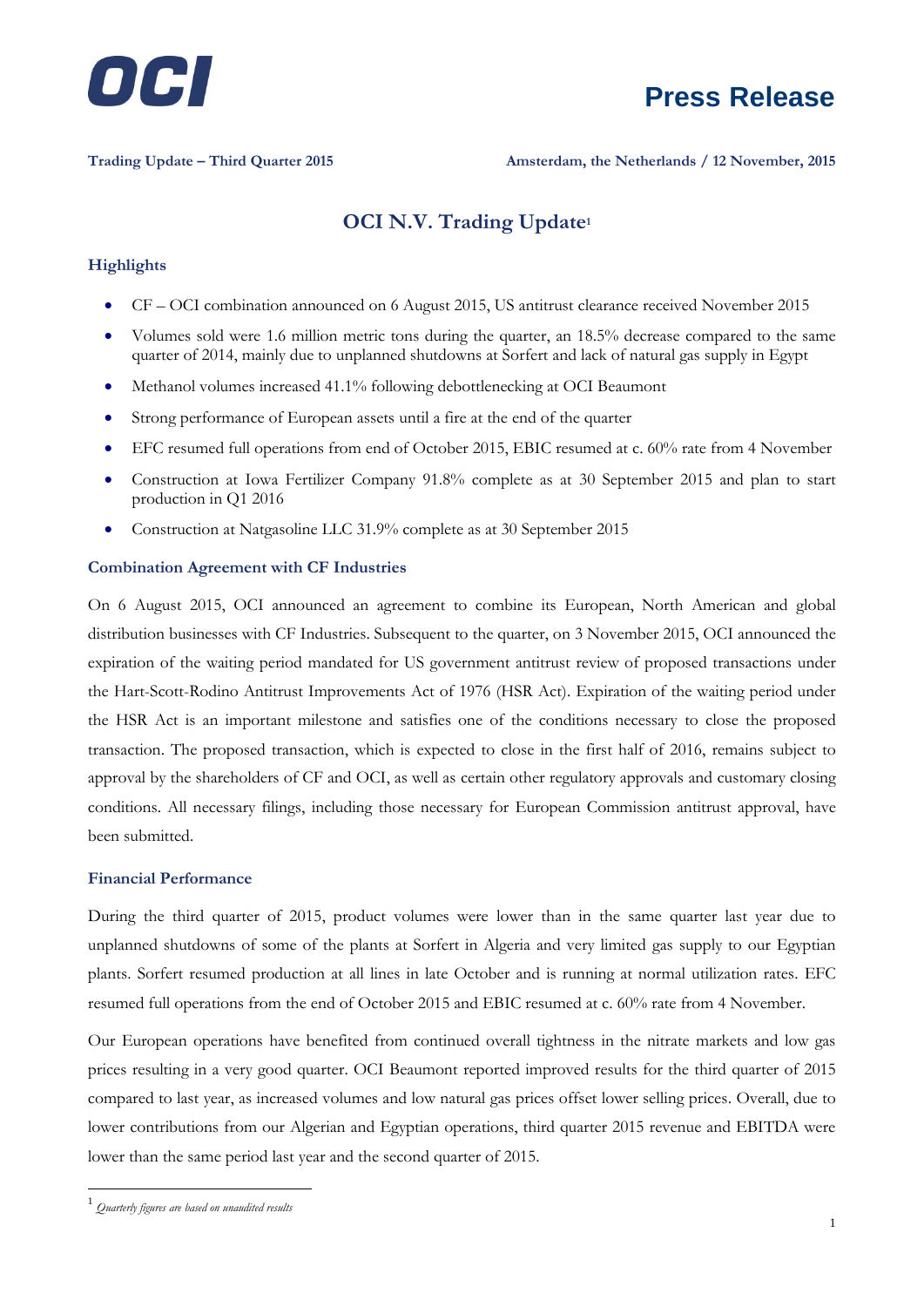

On the balance sheet side, a significant devaluation of the Algerian Dinar from the second to the third quarter of 2015 helped lower Sorfert's net debt from c. \$900 million as at 30 June 2015 to below \$800 million as at 30 September 2015. We expect year-end net debt at Sorfert to be around \$700 million, reflecting a \$200 million reduction over a six-month period due to devaluation effects and operational cash flows. OCI N.V. net debt stood at c. \$4.4 billion as at 30 September 2015. The increase from \$4.1 billion as at 30 June 2015 is the result of capital expenditure for our greenfield projects in the United States, Iowa Fertilizer Company and Natgasoline.

#### **Operational Highlights**

OCI sold 1.6 million metric tons of nitrogen-based fertilizer and industrial chemical products in the third quarter of 2015. Total own product volumes sold reached 1.1 million metric tons during the third quarter of 2015, a 21.4% decrease over the third quarter of 2014 and a 21.1% decrease compared to the second quarter of 2015. Lower margin third party traded volumes dropped 12.0% to 0.5 million metric tons, resulting in an 18.5% decrease in total volumes sold during Q3 2015.

The decrease in volumes was primarily driven by lower urea and ammonia volumes from our operations in Algeria and Egypt:

- Sorfert was intermittently shut down during the third quarter and part of the fourth quarter of 2015 for repairs of one of the ammonia production lines and the urea line. The plants restarted production in late October and are expected to run at normal levels for the remainder of this year.
- Our Egyptian operations were mostly shut down during the quarter due to very limited natural gas availability. As a result, urea volumes from Egypt decreased during the third quarter of 2015 compared to the same quarter last year. Ammonia volumes were at very low levels during both the third quarter last year and the third quarter this year. However, natural gas supply to both Egyptian Fertilizers Company (EFC) and Egypt Basic Industries Corporation (EBIC) resumed at the end of October / beginning of November and both plants are operating with EFC at full utilization and EBIC at c. 60%.

Our operations in the United States and Europe performed well, benefiting from high utilization rates and low gas prices, thus offsetting lower selling prices:

 Methanol volumes improved by 41.1% in the third quarter of 2015 compared to the same quarter last year, reflecting the higher design production capacity at OCI Beaumont following the finalization of its debottlenecking programme in April 2015. OCI Beaumont achieved utilization rates of 98% and 87% for methanol and ammonia respectively, which, combined with a drop of 32.7% in the average realized natural gas price from \$4.28 / mmBtu in the third quarter of 2014 to \$2.88 / mmBtu in the third quarter of 2015, helped offset lower selling prices for both methanol and ammonia.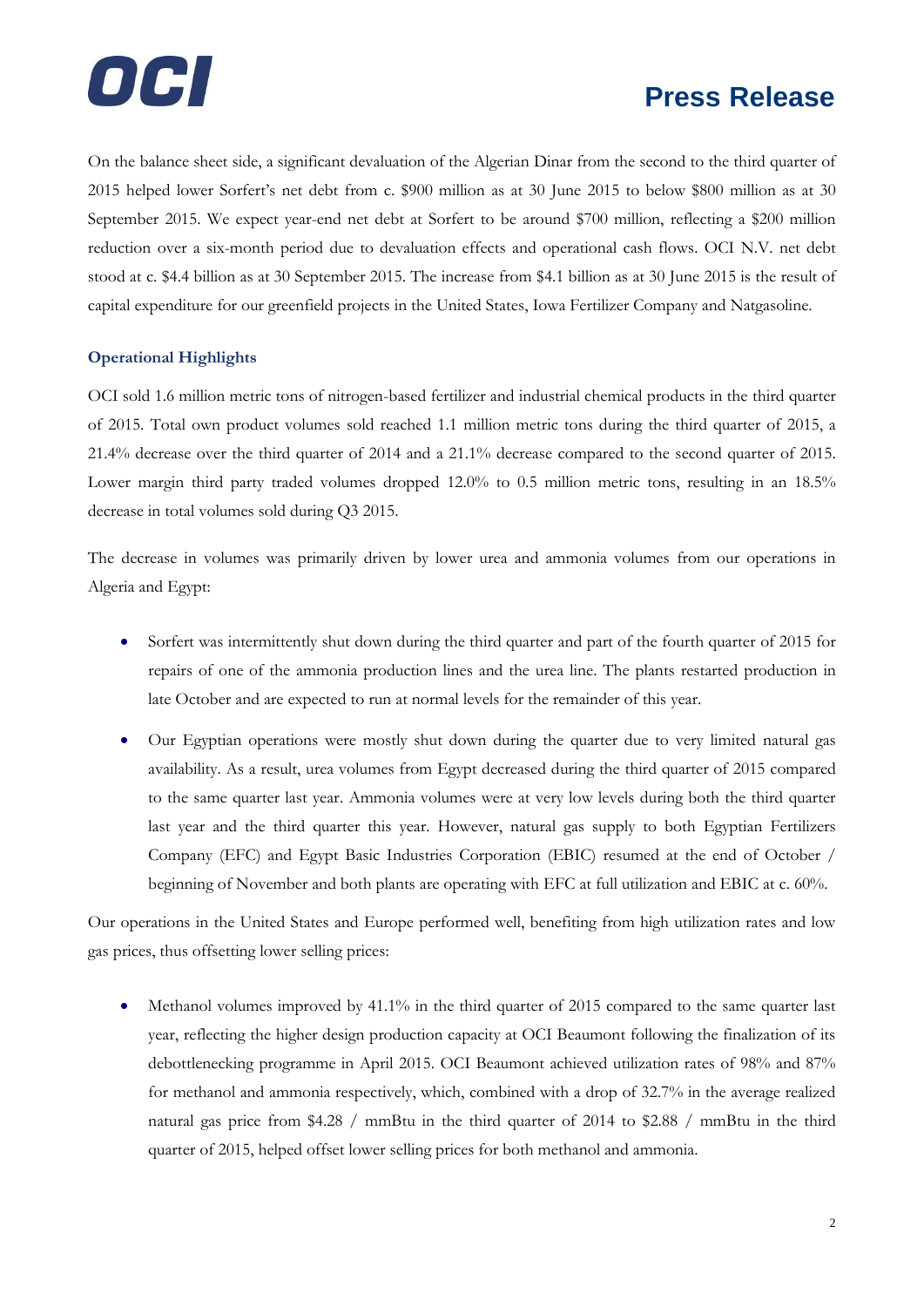

- Our recent acquisition BioMCN (June 2015), a methanol and bio-methanol producer based in The Netherlands, is not yet included in the reported methanol volumes, as the plant produces methanol for a fixed fee for a third party. These toll manufacturing agreements are in place until the end of 2015.
- In Europe, our operations benefited from a low natural gas price of \$ 6.8 / mmBtu during the third quarter of 2015 and a high nitrate premium. Calcium Ammonia Nitrate (CAN) volumes were up 6% from the second quarter of 2015, and were at the same level for the first nine months of 2015 compared to the same period in 2014.
- On 30 September 2015, OCI Nitrogen was required to stop all production due to a fire in the basement of the CAN lines. On 8 October 2015, OCI Nitrogen restarted one ammonia production unit, shortly followed by Urea Ammonium Nitrate (UAN) and part of its melamine production. The CAN lines are expected to restart operations in the first quarter of 2016 once necessary repairs to essential infrastructure have been finalized.

#### **Product Sales Volumes**

| '000 metric tons                                | Q <sub>3</sub><br>2015 | Q <sub>3</sub><br>2014 | $\%$ $\Delta$ | $\mathbf{Q}2$<br>2015 | $\%$ $\Delta$ | 9M<br>2015 | 9M<br>2014 | $\%$ $\Delta$ |
|-------------------------------------------------|------------------------|------------------------|---------------|-----------------------|---------------|------------|------------|---------------|
| <b>Own Product</b>                              |                        |                        |               |                       |               |            |            |               |
| Ammonia                                         | 291.5                  | 390.9                  | $-25.4%$      | 439.5                 | $-33.7%$      | 1,043.2    | 1,064.2    | $-2.0%$       |
| Urea                                            | 174.5                  | 394.6                  | $-55.8%$      | 392.6                 | $-55.6%$      | 877.8      | 1,140.1    | $-23.0%$      |
| Calcium Ammonium Nitrate (CAN)                  | 297.0                  | 318.5                  | $-6.8%$       | 281.5                 | $5.5\%$       | 862.8      | 878.7      | $-1.8%$       |
| Urea Ammonium Nitrate (UAN)                     | 66.0                   | 87.4                   | $-24.5%$      | 74.0                  | $-10.8%$      | 226.4      | 242.6      | $-6.7\%$      |
| <b>Total Fertilizer</b>                         | 829.0                  | 1,191.4                | $-30.4%$      | 1,187.6               | $-30.2%$      | 3,010.2    | 3,325.6    | $-9.5%$       |
| Methanol                                        | 221.6                  | 157.0                  | 41.1%         | 158.9                 | 39.5%         | 433.5      | 462.5      | $-6.3%$       |
| Melamine                                        | 40.0                   | 38.3                   | 4.4%          | 36.5                  | 9.6%          | 111.4      | 123.8      | $-10.0\%$     |
| <b>Total Industrial Chemicals</b>               | 261.6                  | 195.3                  | 33.9%         | 195.4                 | 33.9%         | 544.9      | 586.3      | $-7.1\%$      |
| <b>Total Own Product</b>                        | 1,090.6                | 1,386.7                | $-21.4%$      | 1,383.0               | $-21.1%$      | 3,555.1    | 3,911.9    | $-9.1\%$      |
| <b>Traded Third Party</b>                       |                        |                        |               |                       |               |            |            |               |
| Ammonia                                         | 65.7                   | 168.3                  | $-61.0\%$     | 46.4                  | 41.7%         | 169.4      | 415.7      | $-59.2%$      |
| Urea                                            | 2.2                    | 5.3                    | $-58.5%$      | 14.8                  | $-85.1\%$     | 27.5       | 31.8       | $-13.5%$      |
| <b>UAN</b>                                      | 15.3                   | 23.5                   | $-34.9%$      | 6.0                   | 155.0%        | 36.1       | 67.1       | $-46.2%$      |
| Ammonium Sulphate (AS)                          | 445.0                  | 403.1                  | 10.4%         | 581.3                 | $-23.4%$      | 1,455.8    | 1,268.1    | 14.8%         |
| <b>Total Traded Third Party Product</b>         | 528.2                  | 600.2                  | $-12.0%$      | 648.5                 | $-18.5%$      | 1,688.8    | 1,782.7    | $-5.3\%$      |
| <b>Total Own Product and Traded Third Party</b> | 1,618.8                | 1,986.9                | $-18.5\%$     | 2,031.5               | $-20.3%$      | 5,243.9    | 5,694.6    | $-7.9%$       |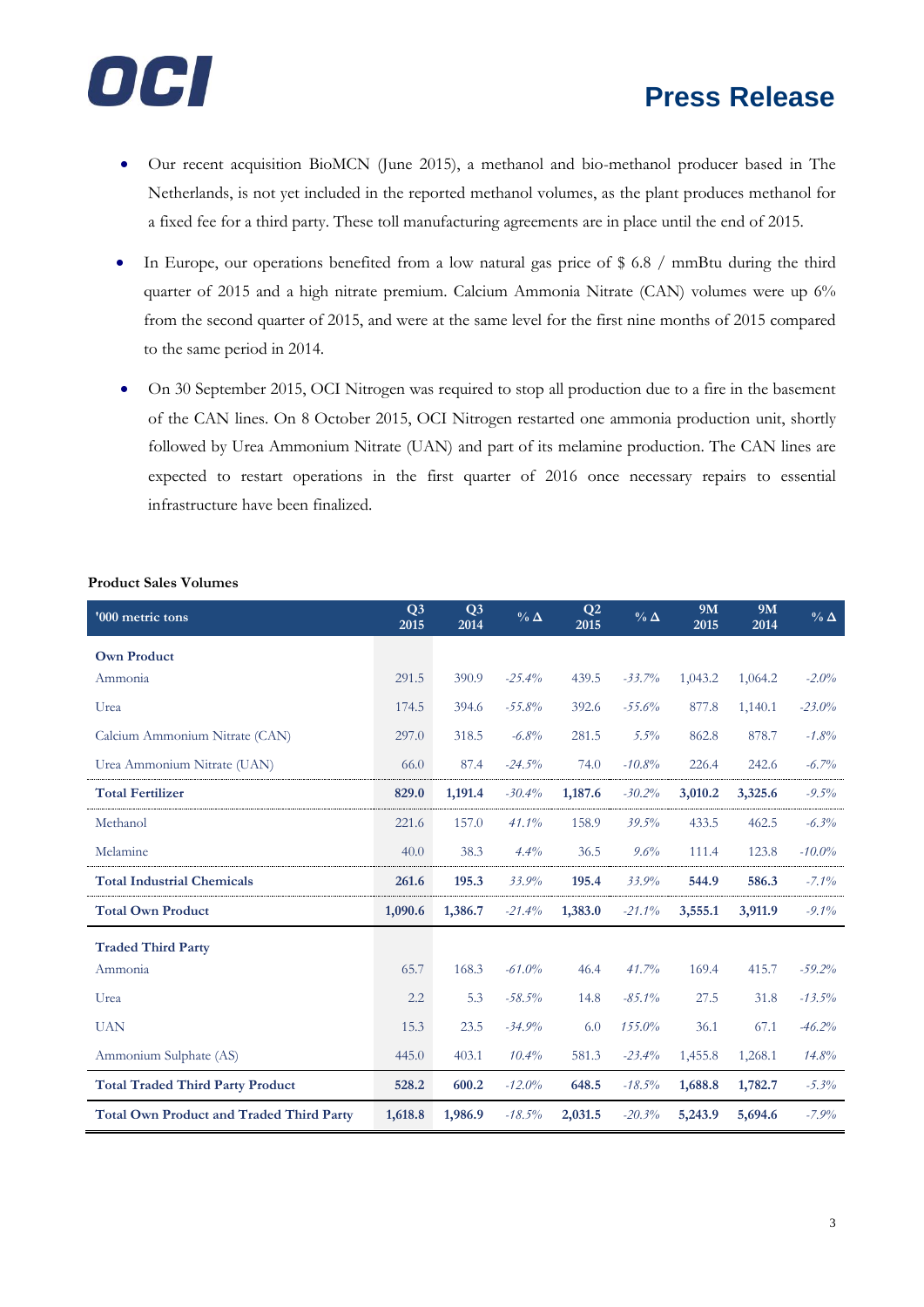

In the third quarter of 2015, product prices were lower in US Dollar terms compared to 2014, resulting from increased supply, lower global demand and adverse exchange rate effects. Granular urea prices were down due to an increase in global exports and lower cash costs for marginal producers, where especially China incurred lower cash costs due to lower coal prices. Ammonia prices did not show their normal seasonal third quarter decline and were relatively stable from the second to the third quarter of 2015, but were down compared to 2014. Methanol prices have declined on the back of global supply, in addition to outages in downstream end markets. CAN Euro-denominated prices were stable, but decreased in US Dollar terms in the third quarter of 2015 compared to 2014.

|                      |                           |        | Q <sub>3</sub><br>2015 | Q <sub>3</sub><br>2014 | $\%$ $\Delta$ | Q <sub>2</sub><br>2015 | $\%$ $\Delta$ | 9M<br>2015 | 9M<br>2014 | $\%$ $\Delta$ |
|----------------------|---------------------------|--------|------------------------|------------------------|---------------|------------------------|---------------|------------|------------|---------------|
| <b>Granular Urea</b> | Egypt, FOB                | US\$/t | 280                    | 356                    | $-21.3%$      | 295                    | $-5.1\%$      | 303        | 376        | $-19.4%$      |
| Ammonia              | NW Europe, FOB            | US\$/t | 476                    | 573                    | $-16.9\%$     | 481                    | $-1.0\%$      | 487        | 561        | $-13.2\%$     |
| Ammonia              | US Gulf Tampa             | US\$/t | 458                    | 548                    | $-16.4%$      | 468                    | $-2.1\%$      | 474        | 521        | $-9.0\%$      |
| <b>CAN</b>           | Germany, CIF              | EUR/t  | 233                    | 231                    | $0.9\%$       | 249                    | $-6.4\%$      | 248        | 248        | $0.0\%$       |
| <b>UAN</b>           | France, FOT               | EUR/t  | 191                    | 191                    | $0.0\%$       | 208                    | $-8.2\%$      | 208        | 200        | $4.0\%$       |
| Melamine             | Europe contract           | EUR/t  | 1,350                  | 1,304                  | $3.5\%$       | 1,348                  | $0.1\%$       | 1,346      | 1,327      | $1.4\%$       |
| Methanol             | <b>USGC Contract, FOB</b> | US\$/t | 402                    | 471                    | $-14.6%$      | 431                    | $-6.7\%$      | 420        | 553        | $-24.1\%$     |
| Methanol             | USGC Spot, FOB            | US\$/t | 305                    | 394                    | $-22.6%$      | 377                    | $-19.1\%$     | 344        | 448        | $-23.2\%$     |

### **Benchmark Prices\***

*\* % Change versus the same period last year. Note that AS is traded volume only*

#### **Projects update**

- Construction at Iowa Fertilizer Company (IFCo) was 91.8% complete as at 30 September 2015 and start of production is expected from the first quarter of 2016. A key milestone was achieved with the recent introduction of natural gas and the production of steam is expected imminently.
- Construction at Natgasoline LLC was 31.9% complete as at 30 September 2015. The methanol facility in Beaumont, Texas, is expected to start commissioning in the third quarter of 2017.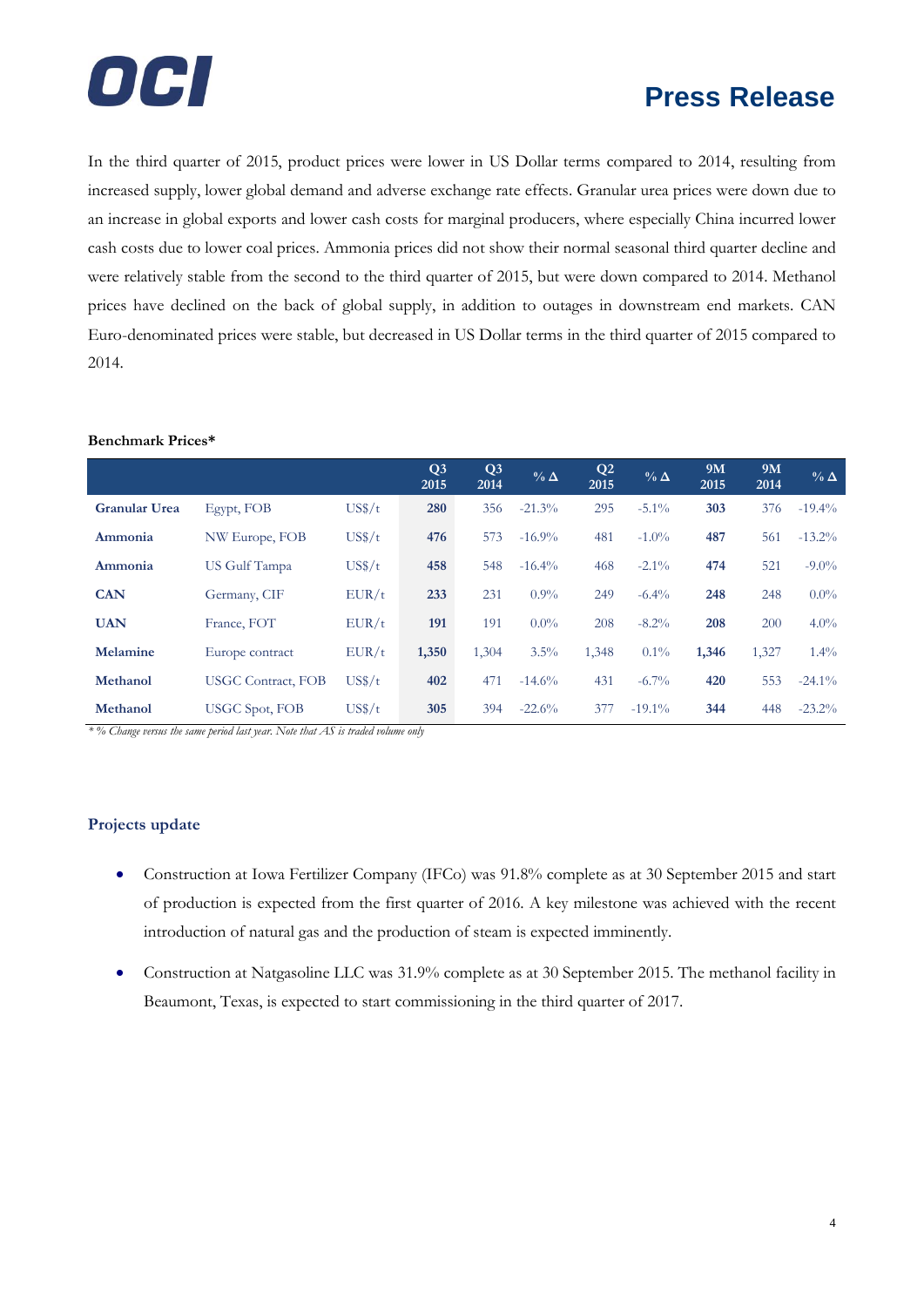



### **Outlook**

- Following the shutdowns, Sorfert restarted production in late October and is expected to run at normal capacity utilization levels going forward;
- A second floating storage and regasification unit (FSRU) arrived in Egypt at the end of September and was fully commissioned by the end of October. As a result of the additional natural gas imports, we expect EFC to operate at full utilization rates from November 2015 onwards. We expect EBIC to operate at 50-60% utilization as the second FSRU has docked at the plant's export jetty, thus limiting EBIC's ability to export. We expect this restriction to be temporary and full production to resume in 9 to 12 months;
- The shutdowns caused by the fire that broke out at OCI Nitrogen's CAN plant in The Netherlands on 30 September 2015 will have a negative impact on reported volumes in the fourth quarter of 2015. However, the overall financial impact is limited as both the damage to property and loss of business are insured. Following the resumption of CAN production in the first quarter of 2016, we expect OCI Nitrogen to return to normal operating rates;
- OCI Beaumont is expected to continue to operate at the new design capacity post-debottlenecking.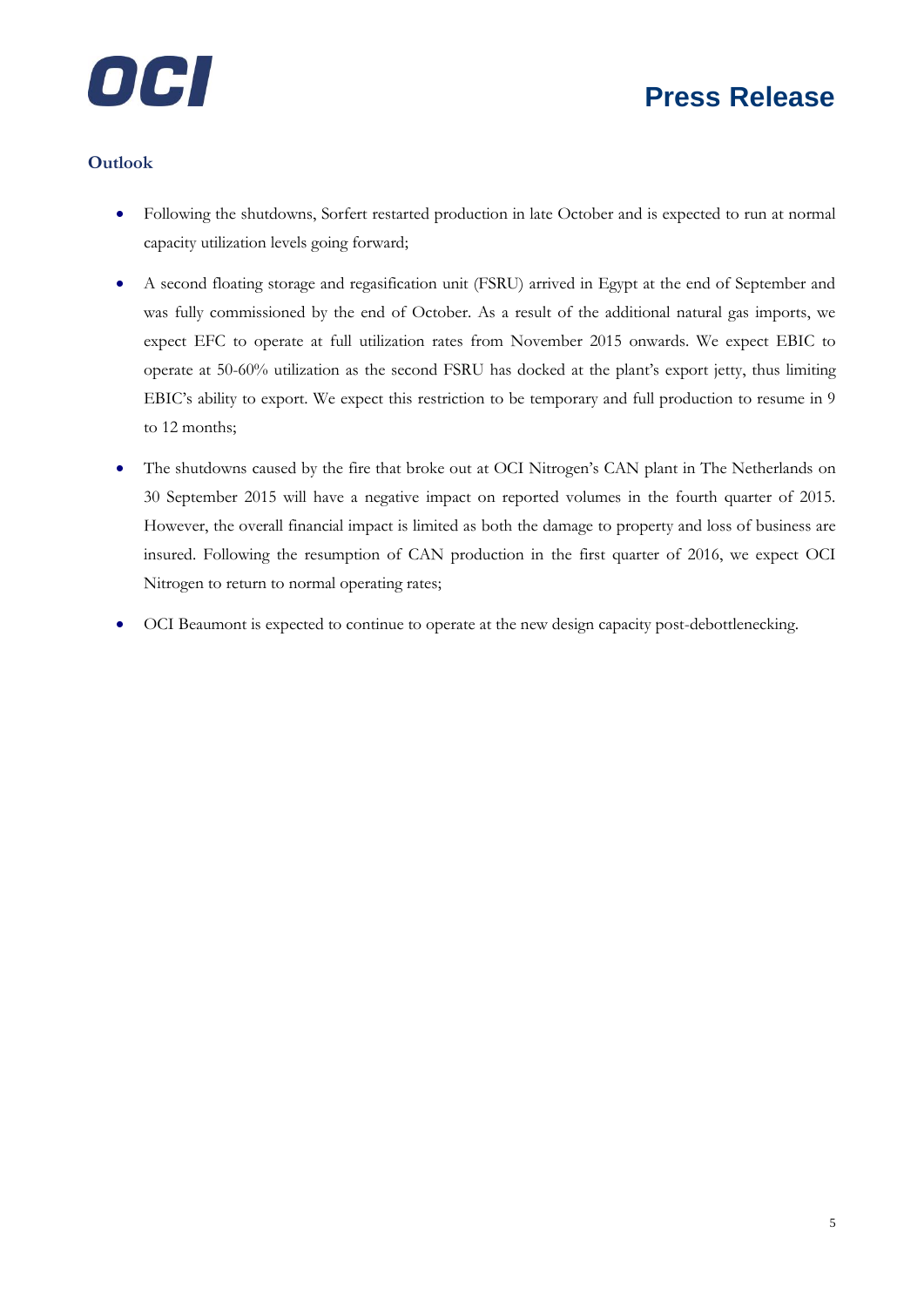

#### **Investor and Analyst Conference Call**

Friday 13th November 2015, at 16:00 CET, OCI N.V. will host a conference call for investors and analysts. The dial-in information for the conference call is:

- Standard International Dial-in: +44 (0) 20 7192 8000
- Netherlands FreeCall Dial-in (land-lines only): 08000 249 557
- US FreeCall Dial-in: 1 866 966 1396

Conference ID: 77405724

The replay access number is:

Standard International Dial-in: +44 (0) 1452 550 000

\_\_\_\_\_\_\_\_\_\_\_\_\_\_\_\_\_\_\_\_\_\_\_\_\_\_\_\_\_\_\_\_\_\_\_\_\_\_\_\_\_\_\_\_\_

- Netherlands FreeCall Dial-in (land-lines only): 08000 234 610
- US FreeCall Dial-in: 1 (866) 247 4222

Conference ID: 77405724

The conference call replay will be available from 19:00 CET Friday 13 November 2015 until 25 December 2015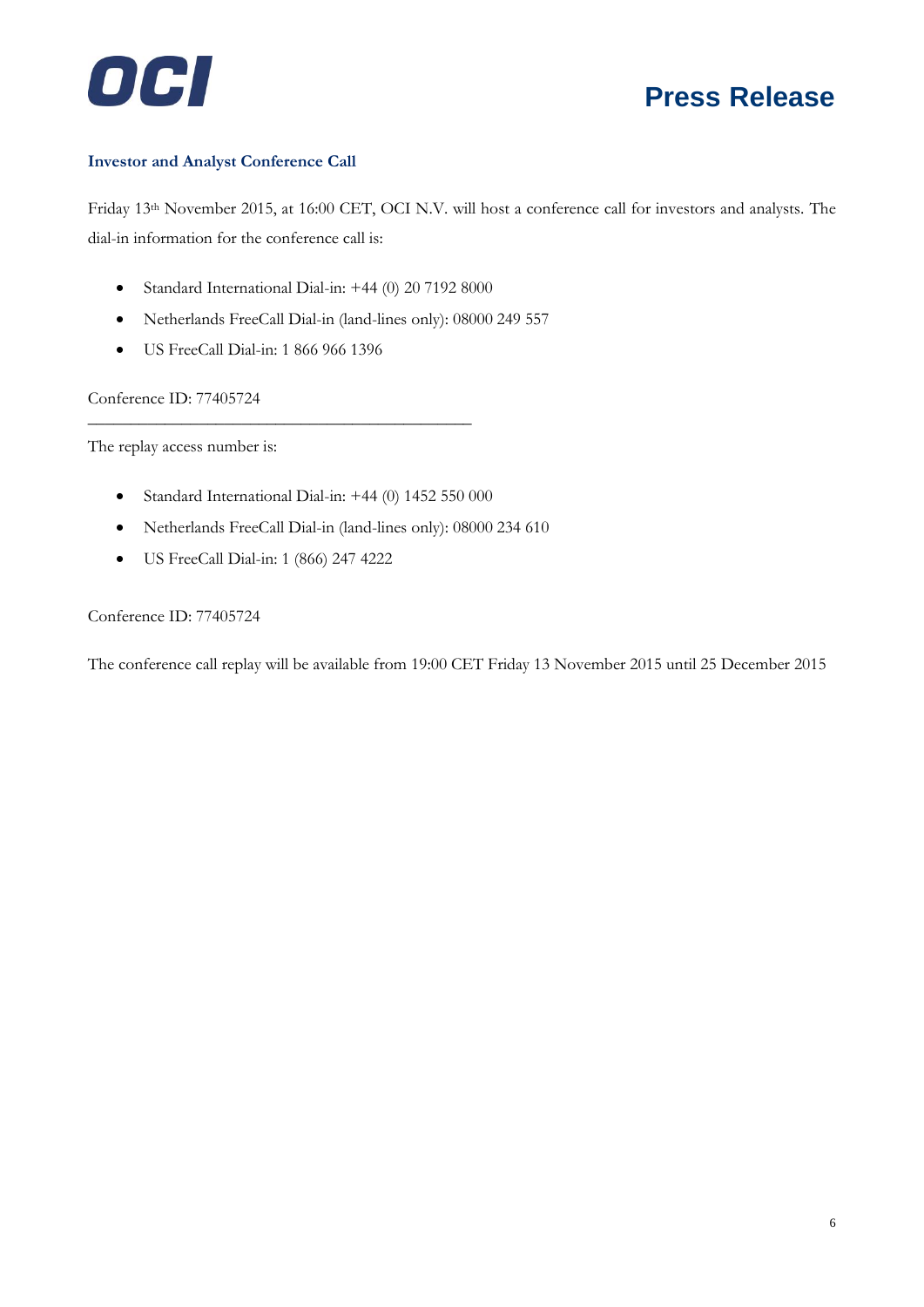

#### **About OCI N.V.:**

OCI N.V. (Euronext: OCI) is a global producer and distributor of natural gas-based fertilizers & industrial chemicals based in the Netherlands. OCI produces nitrogen fertilizers, methanol and other natural gas based products, serving agricultural and industrial customers from the Americas to Asia. OCI ranks among the world's largest nitrogen fertilizer producers, and can produce more than 8.4 million metric tons of nitrogen fertilizers and industrial chemicals at production facilities in the Netherlands, the United States, Egypt and Algeria. OCI is listed on Euronext in Amsterdam.

#### **Forward Looking Statements**

Certain statements contained herein are "forward-looking statements" that are subject to the safe harbor provisions of the Private Securities Litigation Reform Act of 1995. These forward-looking statements address certain plans, activities or events which OCI expects will or may occur in the future and relate to, among other things, the business combination transactions involving OCI, the new holding company and CF, financing of the proposed transactions, the benefits, effects and timing of the proposed transactions, future financial and operating results, the combined company's plans, objectives, expectations (financial or otherwise) and intentions. Various risks, uncertainties and other factors could cause actual results to differ materially from those expressed in any forward-looking statement, including the possibility that the various closing conditions for the transactions may not be satisfied or waived, including the ability to obtain regulatory approvals of the transactions on the proposed terms and schedule; the risk that competing offers will be made; the failure of OCI or CF shareholders to approve the transactions; the risk that access to financing, including for refinancing of indebtedness of the new holding company or CF, may not be available on a timely basis and on reasonable terms; the outcome of pending or potential litigation or governmental investigations; the risk that the businesses will not be integrated successfully or such integration may be more difficult, time-consuming or costly than expected; uncertainty of the expected financial performance of the combined company following completion of the proposed transactions; the combined company's ability to achieve the cost savings and synergies contemplated by the proposed transactions within the expected time frame; disruption from the proposed transactions making it more difficult to maintain relationships with customers, employees or suppliers; changes in tax laws or interpretations, including but not limited to changes that could increase the new holding company's or CF's consolidated tax liabilities, or that would result, if the transactions were consummated, in the new holding company being treated as a domestic corporation for U.S. federal tax purposes, or that could impose U.S. federal income taxes in connection with the spin-off from OCI; and general economic conditions that are less favorable than expected. Consequently, all of the forward-looking statements made by OCI, the new holding company or CF in this and in other documents or statements are qualified by factors, risks and uncertainties, including, but not limited to, those set forth under the headings titled "Forward Looking Statements" and "Risk Factors" in CF's most recent Annual Report on Form 10-K and subsequent Quarterly Reports on Form 10-Q filed with the Securities and Exchange Commission (the "SEC") up to the date hereof, which are available at the SEC's website [http://www.sec.gov](http://www.sec.gov/).

Readers are cautioned not to place undue reliance on these forward-looking statements, which speak only as of the date hereof. Neither OCI, the new holding company, nor CF undertake to update or revise these forwardlooking statements even if experience or future changes make it clear that projected results expressed or implied in such statements will not be realized, except as may be required by law.